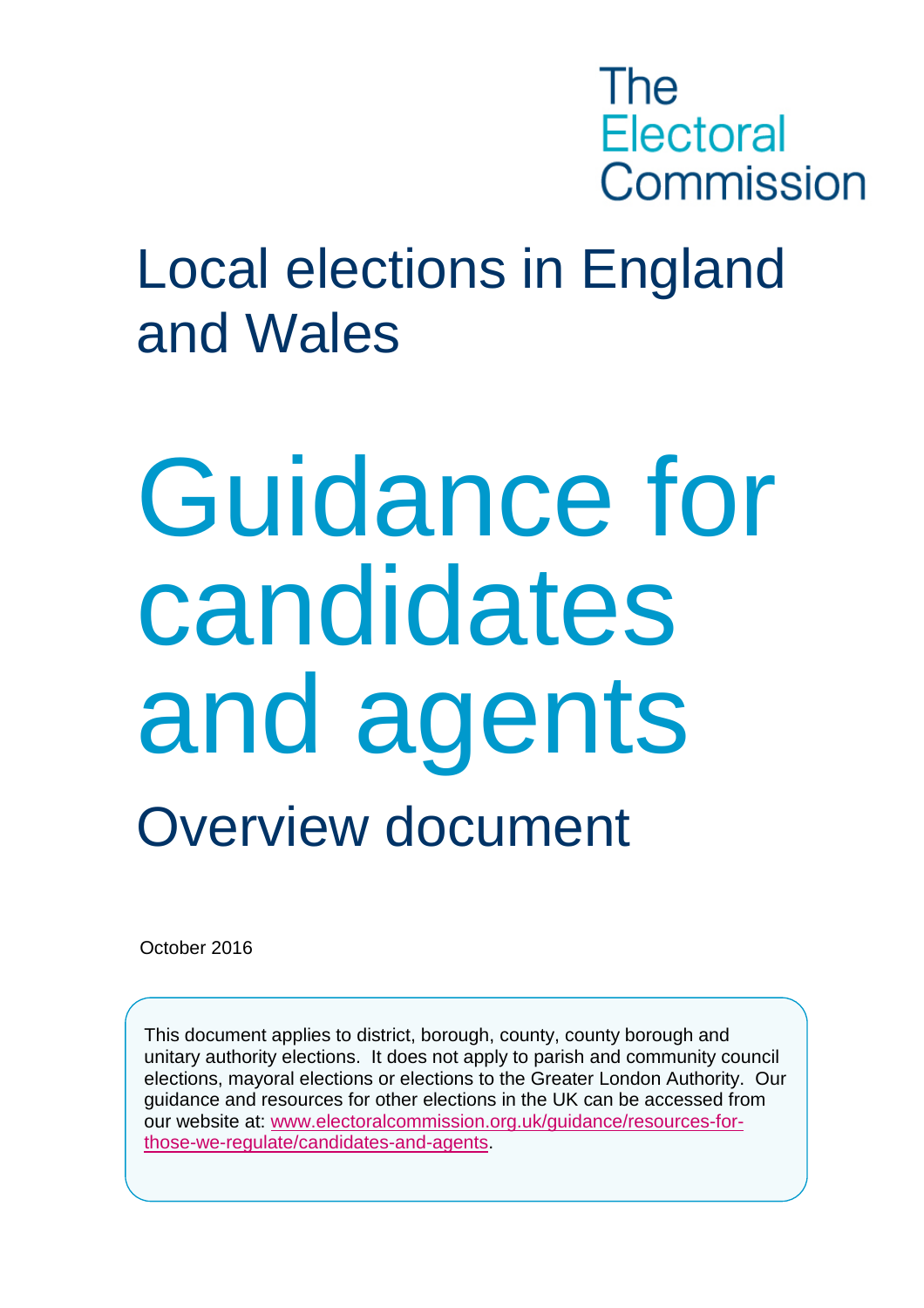## **Contents**

| Who does what at a local election and how to contact them? |
|------------------------------------------------------------|
|                                                            |
|                                                            |
|                                                            |
|                                                            |
|                                                            |
|                                                            |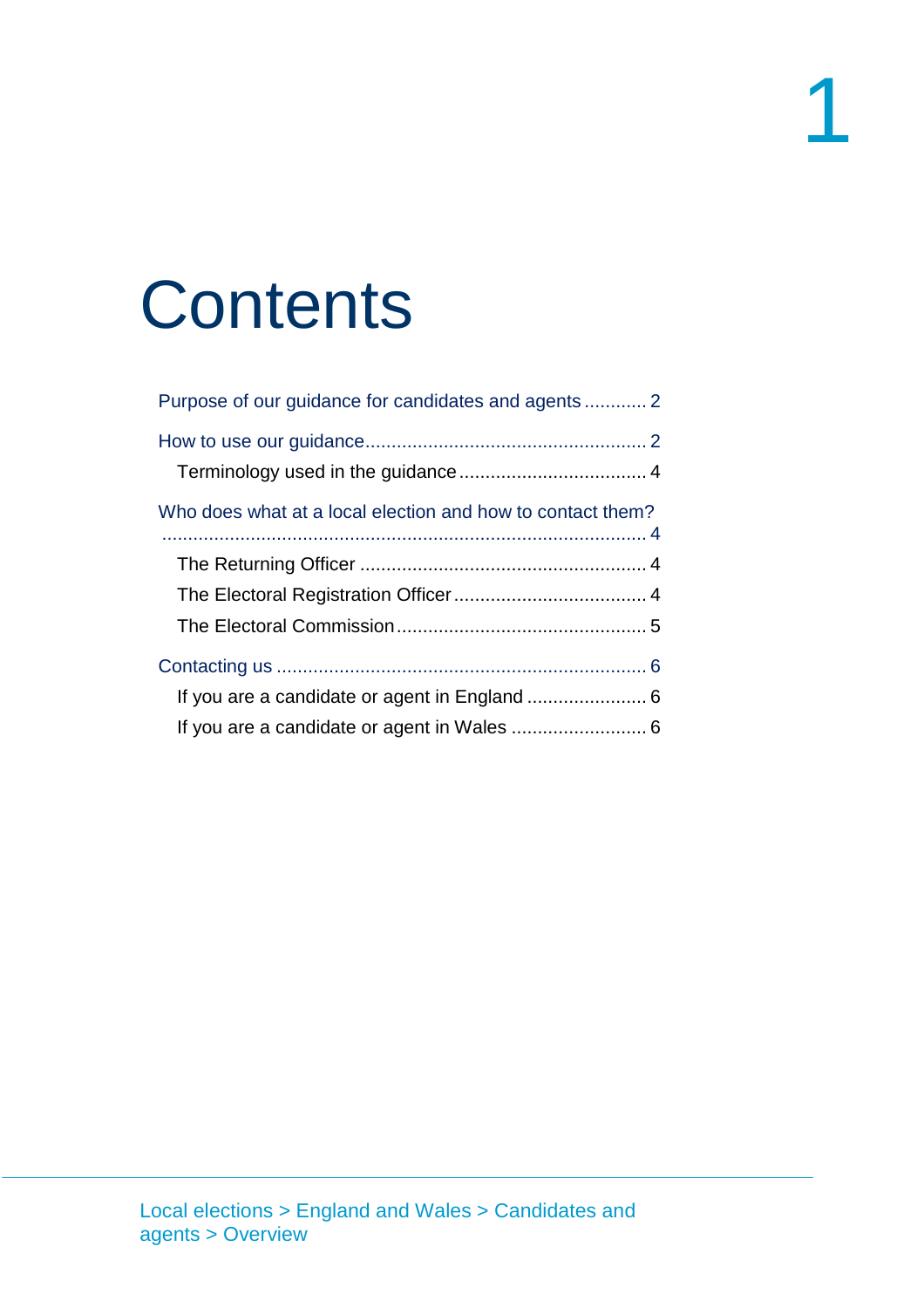## <span id="page-2-0"></span>Purpose of our guidance for candidates and agents

1.1 Our guidance aims to provide practical advice for anyone who wants to stand as a candidate or be an agent at a local government election in England and Wales. It covers the main steps towards standing as a candidate, the campaign and election periods, the declaration of the result and election spending. It includes relevant factual material as well as a guide to sources of further information. Standing for election can be complicated, but we hope that our guidance will make it as straightforward as possible.

## <span id="page-2-1"></span>How to use our guidance

1.2 Our guidance is made up of six parts, setting out the different stages candidates and agents need to go through when standing at a local government election in England and Wales.

1.3 Each part is accompanied by a number of forms and resources, which can be directly accessed via links in the individual parts. Alternatively, relevant guidance, forms and resources will be available on our [dedicated webpage](http://www.electoralcommission.org.uk/guidance/resources-for-those-we-regulate/candidates-and-agents/local-elections-in-england-and-wales) for [candidates and agents](http://www.electoralcommission.org.uk/guidance/resources-for-those-we-regulate/candidates-and-agents/local-elections-in-england-and-wales) at a local election in England and Wales.

1.4 The following parts make up our full guidance for local elections:

- Part 1 [Can you stand for election?](http://www.electoralcommission.org.uk/__data/assets/pdf_file/0007/141784/Part-1-Can-you-stand-for-election-LGEW.pdf)
- Part 2a [Standing as an independent candidate](http://www.electoralcommission.org.uk/__data/assets/pdf_file/0008/141785/Part-2a-Standing-as-an-independent-candidate-LGEW.pdf)
- Part 2b [Standing as a party candidate](http://www.electoralcommission.org.uk/__data/assets/pdf_file/0010/141787/Part-2b-standing-as-a-party-candidate-LGEW.pdf)
- Part 3 [Spending and donations](http://www.electoralcommission.org.uk/__data/assets/pdf_file/0005/141773/ca-part-3-locals-ew.pdf)
- $\bullet$  Part  $4$  [The campaign](http://www.electoralcommission.org.uk/__data/assets/pdf_file/0011/141788/Part-4-The-campaign-LGEW.pdf)
- Part 5 [Your right to attend key electoral events](http://www.electoralcommission.org.uk/__data/assets/pdf_file/0003/141789/Part-5-Your-right-to-attend-key-electoral-events-LGEW.pdf)
- Part  $6$  [After the declaration of results](http://www.electoralcommission.org.uk/__data/assets/pdf_file/0005/141791/Part-6-After-the-declaration-of-results-LGEW.pdf)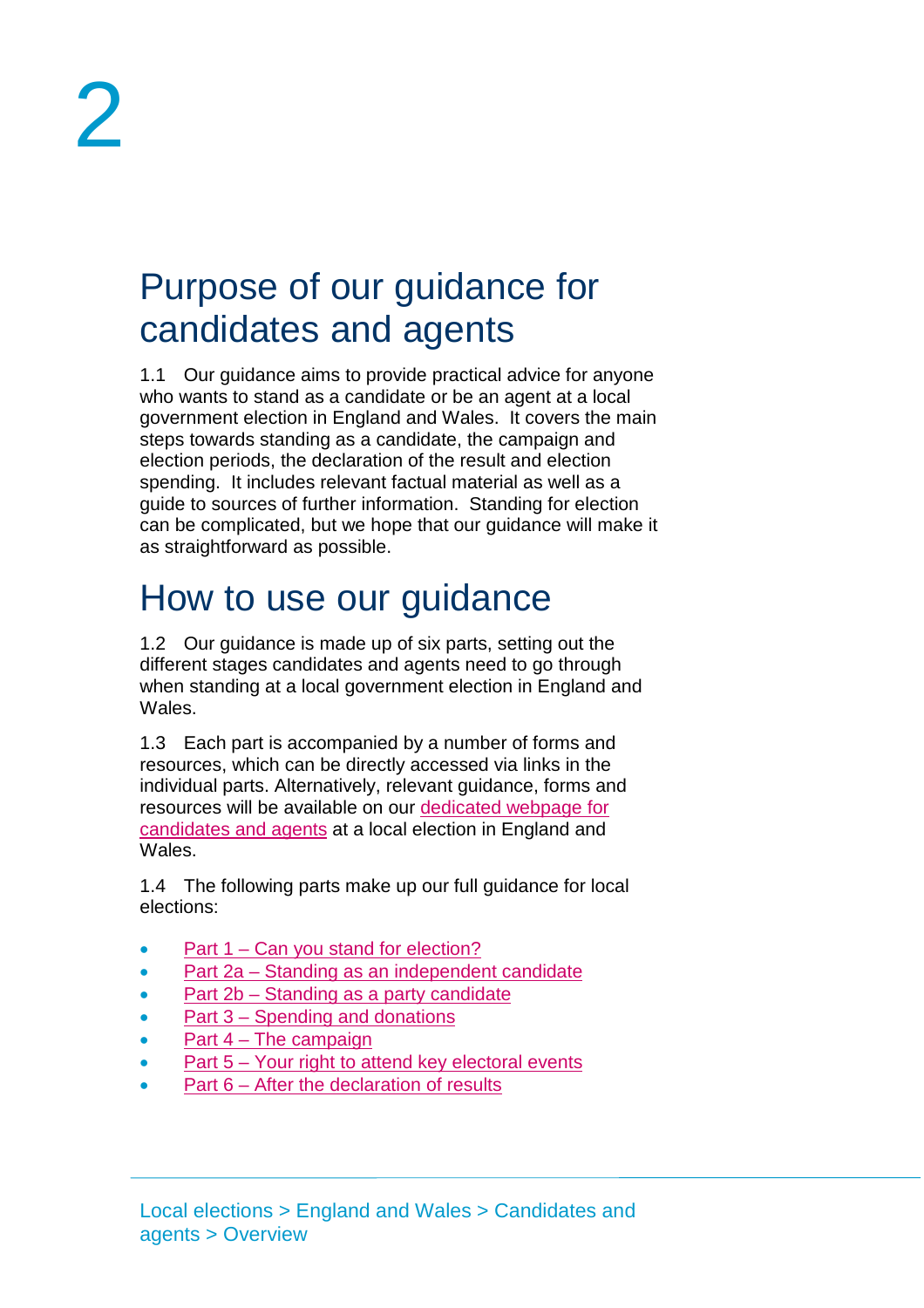1.5 Before starting the process of standing for election potential candidates need to be confident that they meet all of the requirements. You should therefore first read [Part 1](http://www.electoralcommission.org.uk/__data/assets/pdf_file/0007/141784/Part-1-Can-you-stand-for-election-LGEW.pdf) of our guidance, which covers the qualifications and disqualifications.

1.6 Once satisfied that you can stand, you should read [Part](http://www.electoralcommission.org.uk/__data/assets/pdf_file/0008/141785/Part-2a-Standing-as-an-independent-candidate-LGEW.pdf) 2a of our guidance (if you are standing as an independent candidate) or [Part 2b](http://www.electoralcommission.org.uk/__data/assets/pdf_file/0010/141787/Part-2b-standing-as-a-party-candidate-LGEW.pdf) of our guidance (if you are standing as a party candidate), which deal with the nominations process and guide you through which forms you need to submit and by when.

1.7 Candidates and agents at local government elections must follow rules about how much they can spend, who they can accept donations from, and what they must report after the election. Failure to follow these rules could lead to you committing an offence and losing your seat, if elected. [Part 3](http://www.electoralcommission.org.uk/__data/assets/pdf_file/0005/141773/ca-part-3-locals-ew.pdf) of our guidance explains the rules.

1.8 [Part 4](http://www.electoralcommission.org.uk/__data/assets/pdf_file/0011/141788/Part-4-The-campaign-LGEW.pdf) covers the rules on publication and display of campaign literature and what you need to bear in mind when campaigning.

1.9 Candidates and agents also have a right to attend key electoral events. These are: the opening of postal votes; the poll; and the count. Others can also be appointed to attend these electoral events. Details on your rights and what to expect at these events are provided in [Part 5.](http://www.electoralcommission.org.uk/__data/assets/pdf_file/0003/141789/Part-5-Your-right-to-attend-key-electoral-events-LGEW.pdf)

1.10 Finally, there are a number of things candidates and agents will need to do once the result has been declared, including submitting their spending returns to the Returning Officer. This is covered in [Part 6.](http://www.electoralcommission.org.uk/__data/assets/pdf_file/0005/141791/Part-6-After-the-declaration-of-results-LGEW.pdf)

1.11 To keep the guidance as relevant to the reader as possible, we have split most guidance parts into an 'Essential information' section, which all candidates and agents should read as it contains information that is relevant to all, and a 'Supplementary information' section, that will be relevant only to some. You will be directed to the 'Supplementary information' section at relevant points throughout the 'Essential information' section.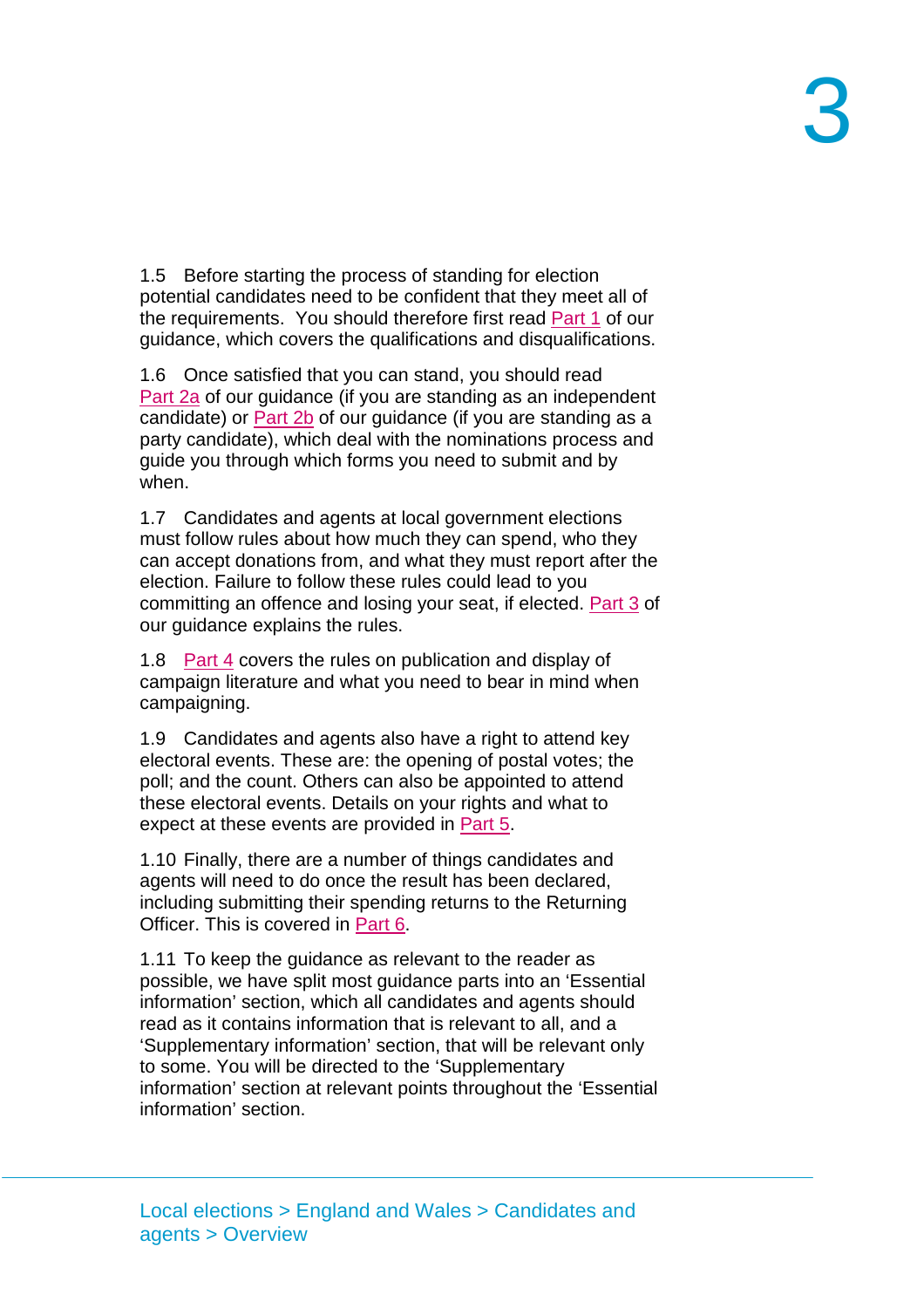#### <span id="page-4-0"></span>Terminology used in the guidance

1.12 At local government elections, the local government area is subdivided into electoral areas for the purposes of administering the election. Throughout the parts we have used the term 'ward' to refer to the electoral area for any local government election. The term 'ward' should, however, be read as 'electoral division' in elections for unitary, county and county borough councils.

### <span id="page-4-1"></span>Who does what at a local election and how to contact them?

#### <span id="page-4-2"></span>The Returning Officer

1.13 Local elections in England and Wales are run by the Returning Officer, who is normally a senior officer of the local authority and independent of the authority in respect of their electoral functions. You will be able to contact the Returning Officer for your area by contacting your local elections office. Addresses and telephone numbers of all elections offices in England and Wales can be found at [www.aboutmyvote.co.uk.](http://www.aboutmyvote.co.uk/)

1.14 The Returning Officer will offer briefings ahead of an election and we strongly encourage you or your agent to attend, even if you have been an agent or stood for election before.

#### <span id="page-4-3"></span>The Electoral Registration Officer

1.15 The Electoral Registration Officer is responsible for maintaining the register of electors and absent voters' lists for their local authority area. In England and Wales, the Electoral Registration Officer is normally a senior officer in the local authority and may also be the Returning Officer. You can find the contact details for your Electoral Registration Officer at [www.aboutmyvote.co.uk.](http://www.aboutmyvote.co.uk/)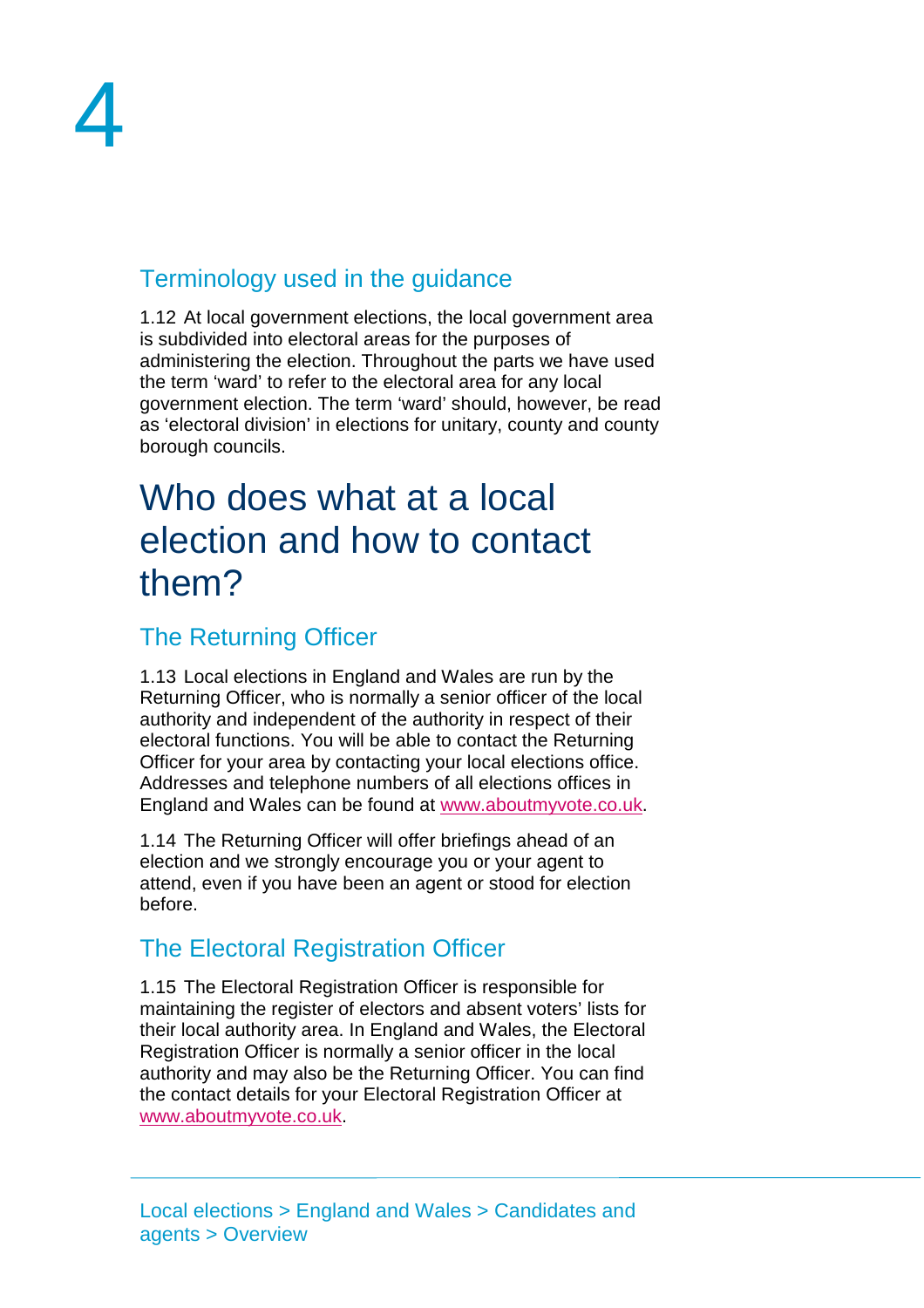### <span id="page-5-0"></span>The Electoral Commission

1.16 We are an independent statutory body established in November 2000 by the Political Parties, Elections and Referendums Act 2000. We are currently headed by ten Commissioners, including a Chair. We report directly to the UK Parliament through a committee chaired by the Speaker of the House of Commons.

1.17 We are responsible for registering political parties and non-party campaigners, the monitoring and publication of significant donations to registered political parties and the regulation of party and non-party campaigner spending at certain elections. We also have a role in promoting voter awareness. We are required to report on the administration of certain electoral events, to keep electoral matters under review and, if requested, must review and report on any electoral matter. We also accredit observers to be present at election proceedings.

1.18 We do not run elections but have responsibility for providing advice and assistance on electoral matters to all those involved in elections, including Returning Officers, Electoral Registration Officers, political parties and candidates.

1.19 We are here to help, so please get in touch if you have any questions.